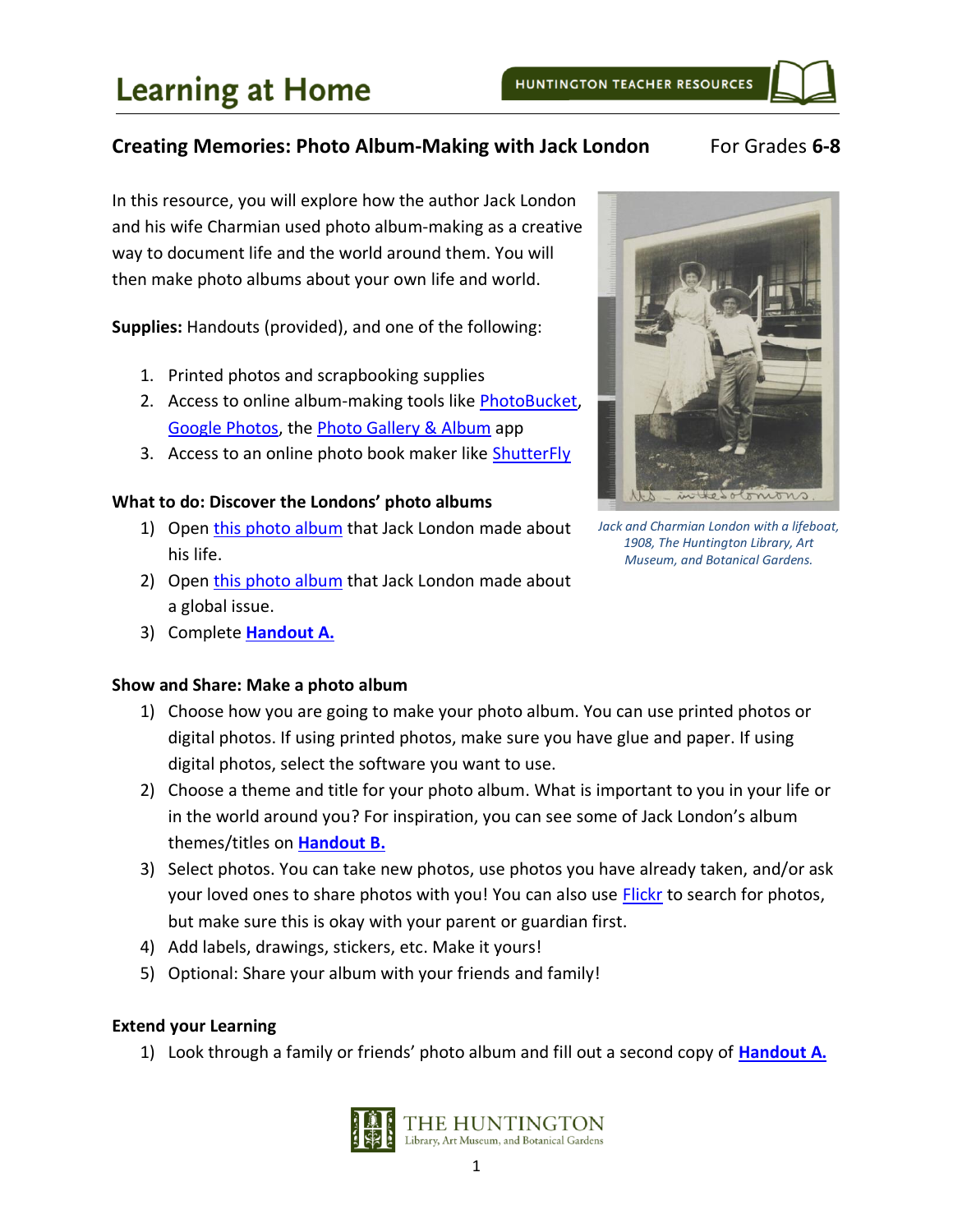# **Learning at Home**

- 2) Learn more about Jack London. Read this **Huntington blog post about Jack London's** travels, and see photos he took on his adventures and/or read thi[s Huntington article](http://media.huntington.org/uploadedfiles/Files/PDFs/f10london.pdf) to learn more about Jack London's photography.
- 3) Today most people have phones that can capture and store thousands of photographs. Ask someone of a different generation (like a grandparent) how people captured and stored photographs when they were young. What similarities do you hear? What differences?
- 4) Look at another [photo album.](https://hdl.huntington.org/digital/collection/p15150coll2/id/7723/rec/1) Compare the album-making choices of Jack and Charmian London with those of photographer Carl Moon.

To share and celebrate your work, email us at [Teachers@huntington.org](mailto:teacher@huntington.org)

#### **This resource has some alignment with:**

HSSS. 6-8. Research, Evidence, and Point of View. 1. Students frame questions that can be answered by historical study and research.

CCSS.ELA-LITERACY.CCRA.R.7 Integrate and evaluate content presented in diverse media and formats, including visually and quantitatively, as well as in words.

<span id="page-1-0"></span>NCAS Anchor Standard 1-3n Generate and conceptualize artistic ideas and work, organize and develop artistic ideas and work, refine and complete artistic work.

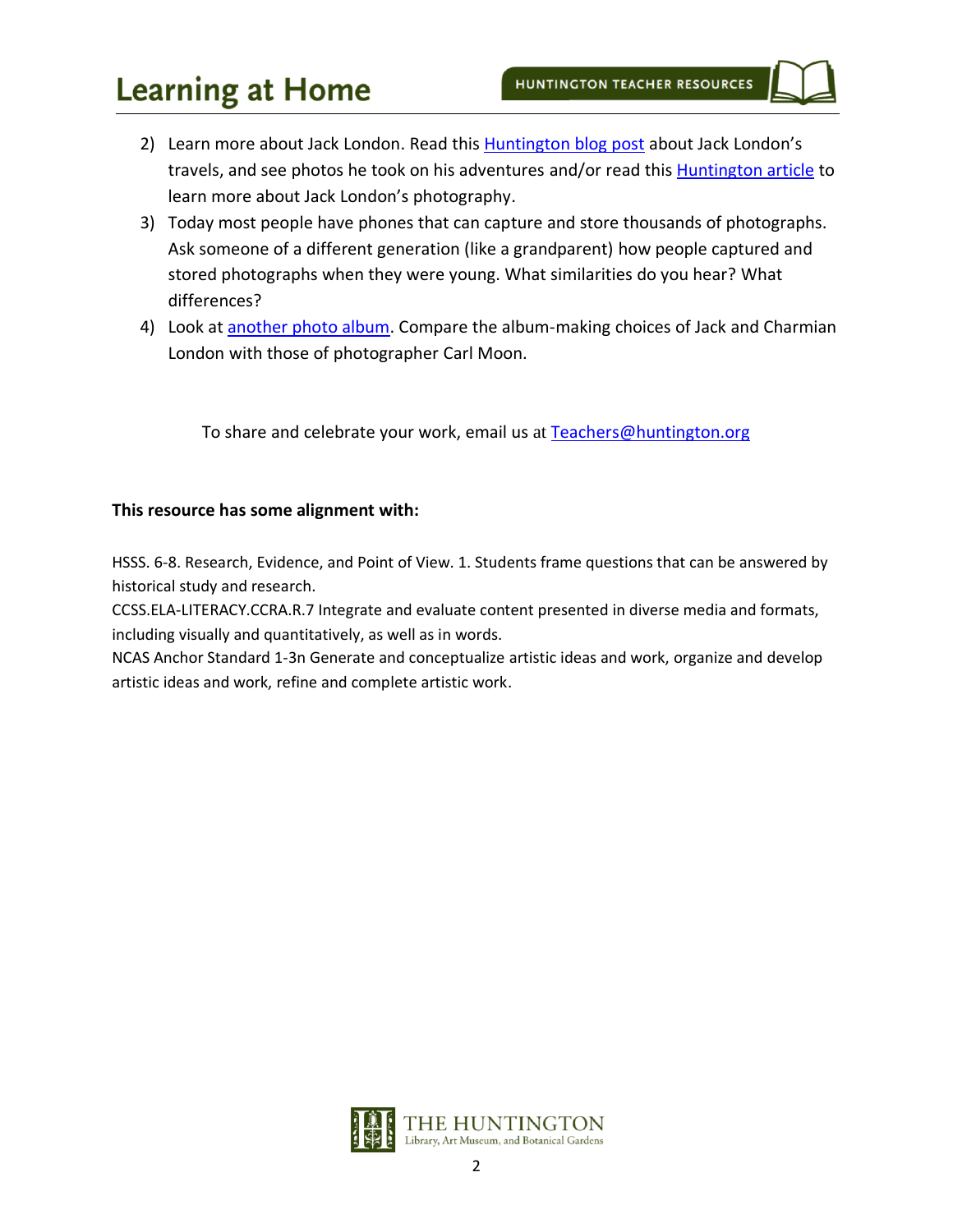## **Handout A: Photo Album Analysis**

**Directions**: Look at the cover of the photo albums and fill out the chart below.

| Hawaii 1915                              | The People of the Abyss                  |
|------------------------------------------|------------------------------------------|
| What does the title make you think of?   | What does the title make you think of?   |
| What do you expect to find in the album? | What do you expect to find in the album? |

**Directions**: Look through the "Hawaii 1915" album and fill out the "Hawaii 1915" column below. Look through "The People of the Abyss" and fill out the "The People of the Abyss" column below:

|                     | Hawaii 1915 | The People of the Abyss |
|---------------------|-------------|-------------------------|
| Describe what you   |             |                         |
| <b>SEE</b>          |             |                         |
| What people,        |             |                         |
| places, and objects |             |                         |
| appear frequently   |             |                         |
| in the album? Do    |             |                         |
| any photos grab     |             |                         |
| your attention? Is  |             |                         |
| there any writing   |             |                         |
| on the pages and    |             |                         |
| what does it say?   |             |                         |
| Share what you      |             |                         |
| <b>THINK</b>        |             |                         |
| Why do you think    |             |                         |
| Jack London made    |             |                         |
| this album? Who do  |             |                         |
| you think the album |             |                         |
| was for? What do    |             |                         |
| you think was the   |             |                         |
| most challenging    |             |                         |
| part of making this |             |                         |

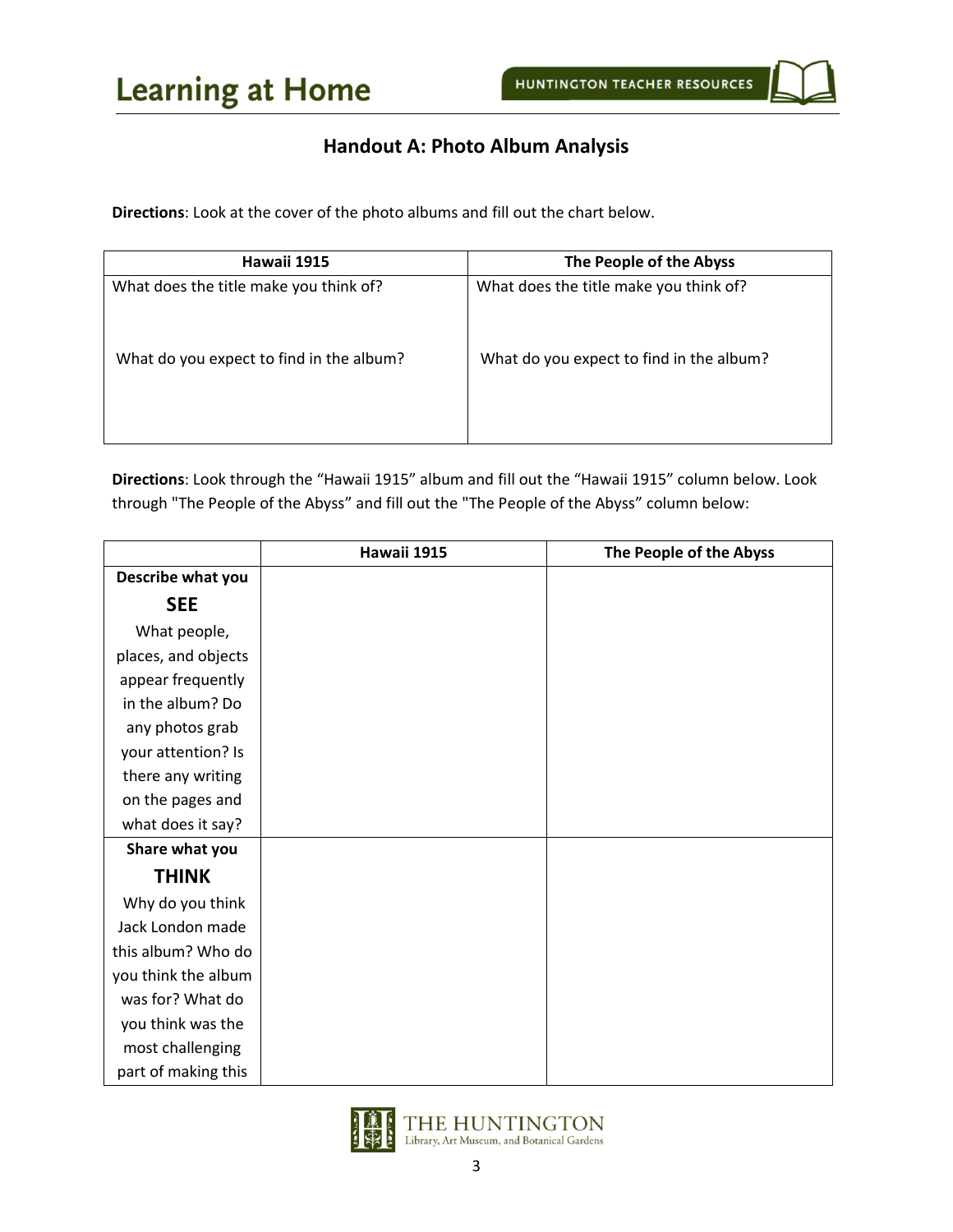# **Learning at Home**

album?

|                    | Hawaii 1915 | The People of the Abyss |
|--------------------|-------------|-------------------------|
| Ask what you       |             |                         |
| <b>WONDER</b>      |             |                         |
| What questions do  |             |                         |
| you have about why |             |                         |
| Jack London made   |             |                         |
| this album? What   |             |                         |
| questions do you   |             |                         |
| have about how     |             |                         |
| Jack London        |             |                         |
| organized this     |             |                         |
| album? What other  |             |                         |
| questions do you   |             |                         |
| have?              |             |                         |

How are these two albums similar?

How are these two albums different?